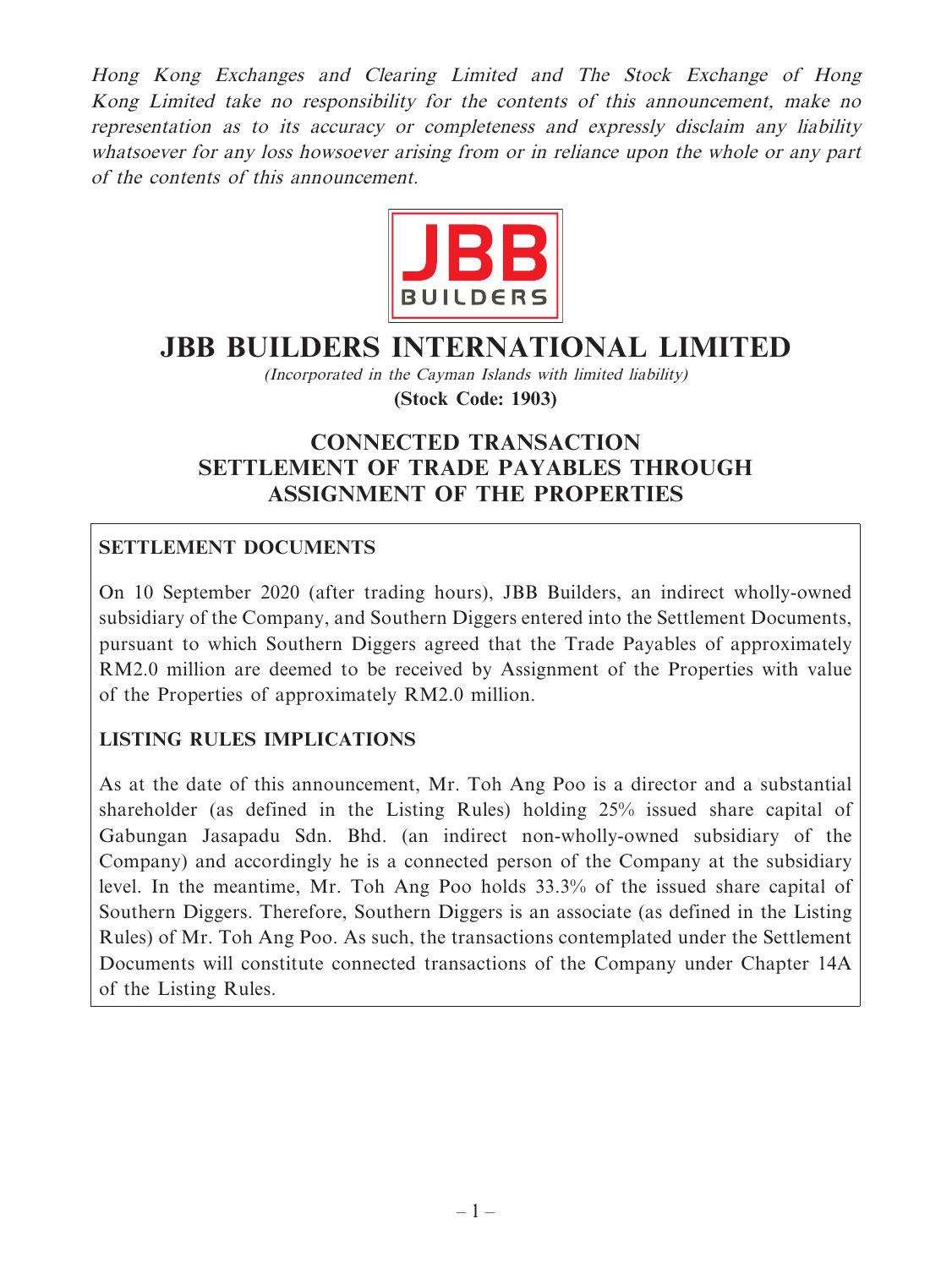As the Board has approved the Settlement Documents and the transactions contemplated thereunder and all the independent non-executive Directors have confirmed that the Settlement Documents and the terms thereof are fair and reasonable and on normal commercial terms or better and in the interests of the Company and the Shareholders as a whole, the transactions contemplated under the Settlement Documents are exempted from the circular, independent financial advice and independent Shareholders' approval requirements but are subject to the reporting and announcement requirements by virtue of Rule 14A.101 of the Listing Rules.

# **SETTLEMENT DOCUMENTS**

On 10 September 2020 (after trading hours), JBB Builders, an indirect wholly-owned subsidiary of the Company, and Southern Diggers, one of the Group's subcontractors, entered into the Settlement Documents, pursuant to which Southern Diggers agreed that the Trade Payables of approximately RM2.0 million are deemed to be received by Assignment of the Properties. The principal terms of the Settlement Documents are disclosed as below:

#### **Parties**

- (1) JBB Builders
- (2) Southern Diggers

## **Subject Matter**

The Properties are leasehold double storey terraced houses located in the Mukim of Pengerang, Kota Tinggi, Johor, Malaysia, with total land area of approximately 10,460 square feet and built-up area of approximately 6,225 square feet.

Reference is made to the Company's announcement dated 19 February 2020 relating to the acquisition of 40 properties to set off certain trade receivables. The Properties are 3 out of the aforesaid 40 properties, and the carrying value of the Properties amount to approximately RM1.7 million.

## **Effective Date**

10 September 2020 (after trading hours)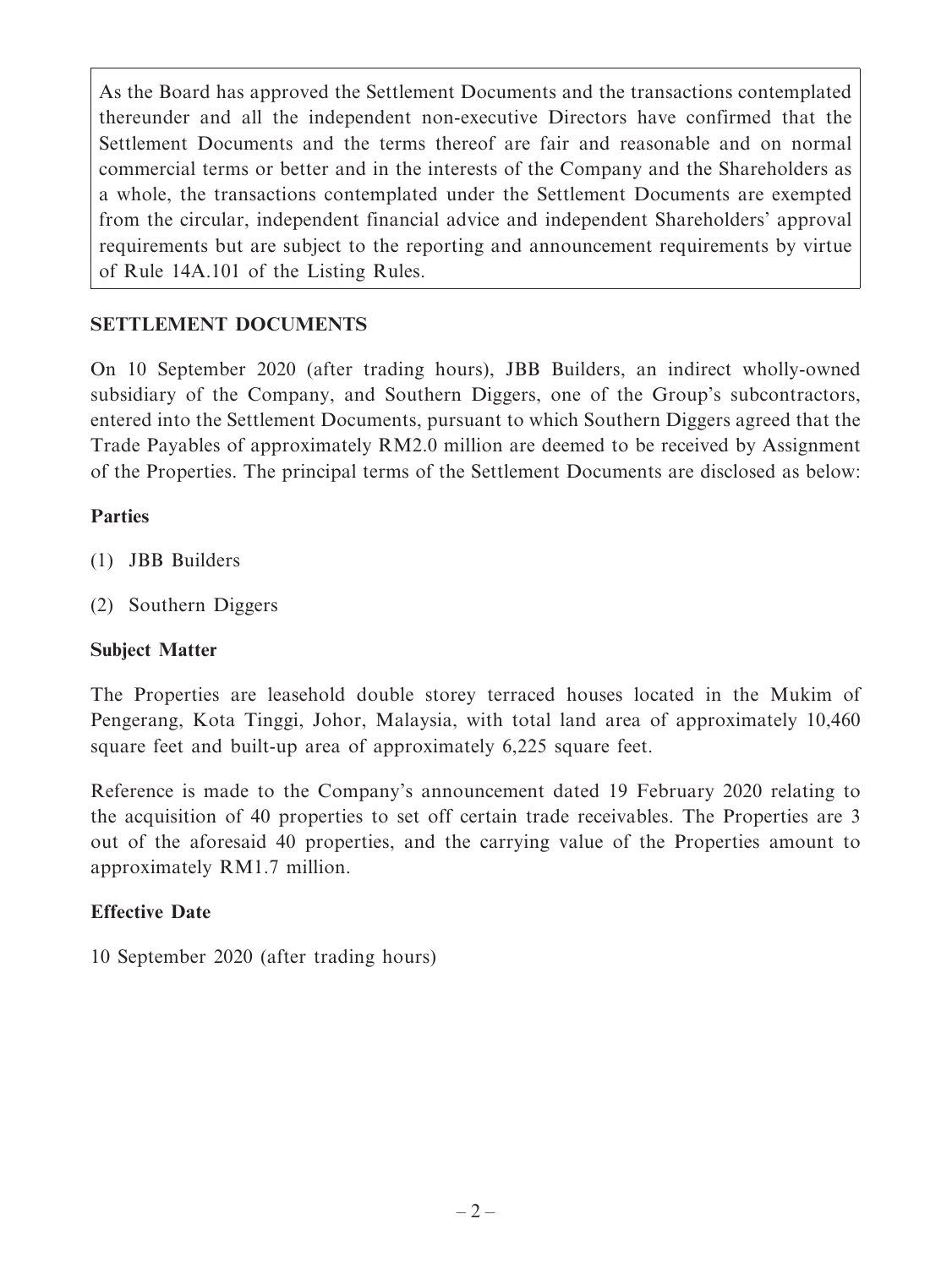#### **Nature and terms of Settlement Documents**

- (1) Upon execution of the Deed of Settlement, Trade Payables shall be treated by the parties as full payment of the value of the Properties with Trade Payables being of the equal amount as the value of the Properties whereupon:
	- i. JBB Builders shall be treated and regarded to have paid Southern Diggers in full for the Trade Payables; and
	- ii. Southern Diggers and/or its nominees shall be treated and regarded to have paid JBB Builders in full for the value of the Properties; and
- (2) Upon execution of the Deeds of Novation cum Assignment,
	- i. JBB Builders novates absolutely to Southern Diggers all its obligations and liabilities and assigns, transfers and conveys Southern Diggers absolutely unto all the rights, titles, benefits and interest in the Properties; and
	- ii. Southern Diggers has agreed to accept the Assignment of Properties.

## **Value of the Properties for setting off Trade Payables**

The value of the Properties for setting off the Trade Payables amount to approximately RM2.0 million which was determined after arm's length negotiation between JBB Builders and Southern Diggers on normal commercial terms with reference to, among other things the valuation of the Properties as at 30 June 2020 of approximately RM2.0 million conducted by an independent professional property valuer appointed by the Group.

# **REASONS FOR AND BENEFITS OF ENTERING INTO THE SETTLEMENT DOCUMENTS**

As at 30 June 2020, the aggregate outstanding trade payables to Southern Diggers amounted to approximately RM7.4 million. It is mutually agreed that the Properties are to be assigned to Southern Diggers as partial settlement of the outstanding trade payables.

The Directors are of the view that by entering into the Settlement Documents, part of the Group's outstanding trade payables will be settled and at the same time the Group will realise the value of the Properties. On the other hand, Southern Diggers will cease to be exposed to the credit risk associated with such outstanding trade payables. The Group can also maintain business relationship with Southern Diggers and further corporate in construction projects in future.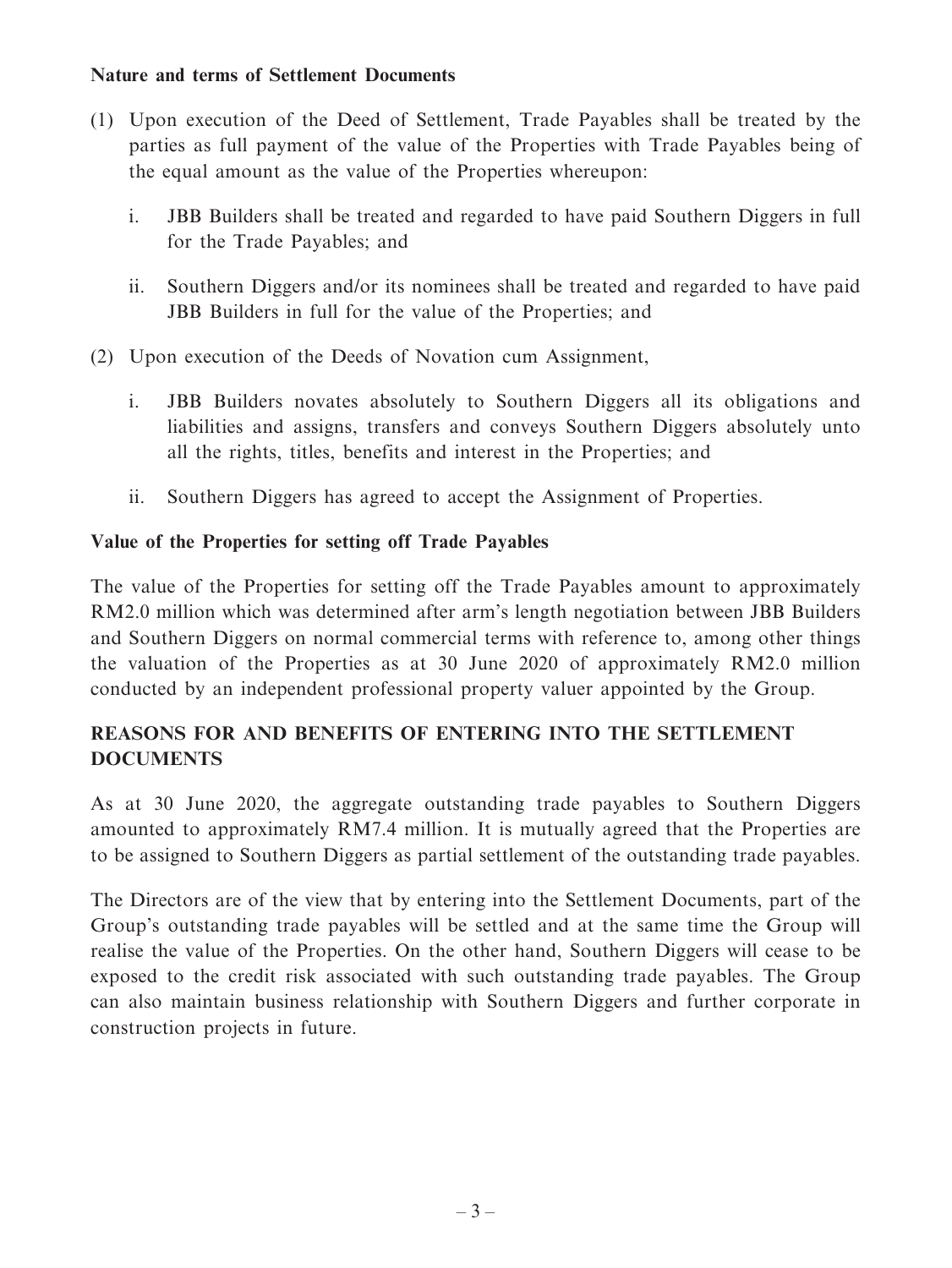The Board has approved the Settlement Documents and the transactions contemplated thereunder. In addition, the Directors (including the independent non-executive Directors) are of the view that the Settlement Documents and the terms thereof are fair and reasonable and on normal commercial terms or better and in the interests of the Company and the Shareholders as a whole.

As none of the Directors have a material interest in the Settlement Documents or the transactions contemplated thereunder, no Director had abstained from voting on the relevant resolution proposed at the board meeting of the Company approving the Settlement Documents and the transactions contemplated thereunder.

## **FINANCIAL IMPACT OF THE SETTLEMENT DOCUMENTS**

Immediately after the execution of the Settlement Documents, Trade Payables of approximately RM2.0 million will be set off by the derecognition of non-current deposits paid for acquisition of the investment properties. Approximately RM0.3 million is expected to be recorded as a gain on disposal. However, the actual gain in connection with the Settlement Documents will be subject to the final cost to be incurred, including the legal fees, professional fees and tax impact arising from the Settlement Documents.

Other than the above-mentioned items, the Board considers that there will be no material adverse impact on its financial position and on the business and operation of the Group.

### **LISTING RULES IMPLICATIONS**

As at the date of this announcement, Mr. Toh Ang Poo is a director and a substantial shareholder (as defined in the Listing Rules) holding 25% issued share capital of Gabungan Jasapadu Sdn. Bhd. (an indirect non-wholly-owned subsidiary of the Company) and accordingly he is a connected person of the Company at the subsidiary level. In the meantime, Mr. Toh Ang Poo holds 33.3% of the issued share capital of Southern Diggers. Therefore, Southern Diggers is an associate (as defined in the Listing Rules) of Mr. Toh Ang Poo. As such, the transactions contemplated under the Settlement Documents will constitute connected transactions of the Company under Chapter 14A of the Listing Rules.

As the Board has approved the Settlement Documents and the transactions contemplated thereunder and all the independent non-executive Directors have confirmed that the Settlement Documents and the terms thereof are fair and reasonable and on normal commercial terms or better and in the interests of the Company and the Shareholders as a whole, the transactions contemplated under the Settlement Documents are exempted from the circular, independent financial advice and independent Shareholders' approval requirements but are subject to the reporting and announcement requirements by virtue of Rule 14A.101 of the Listing Rules.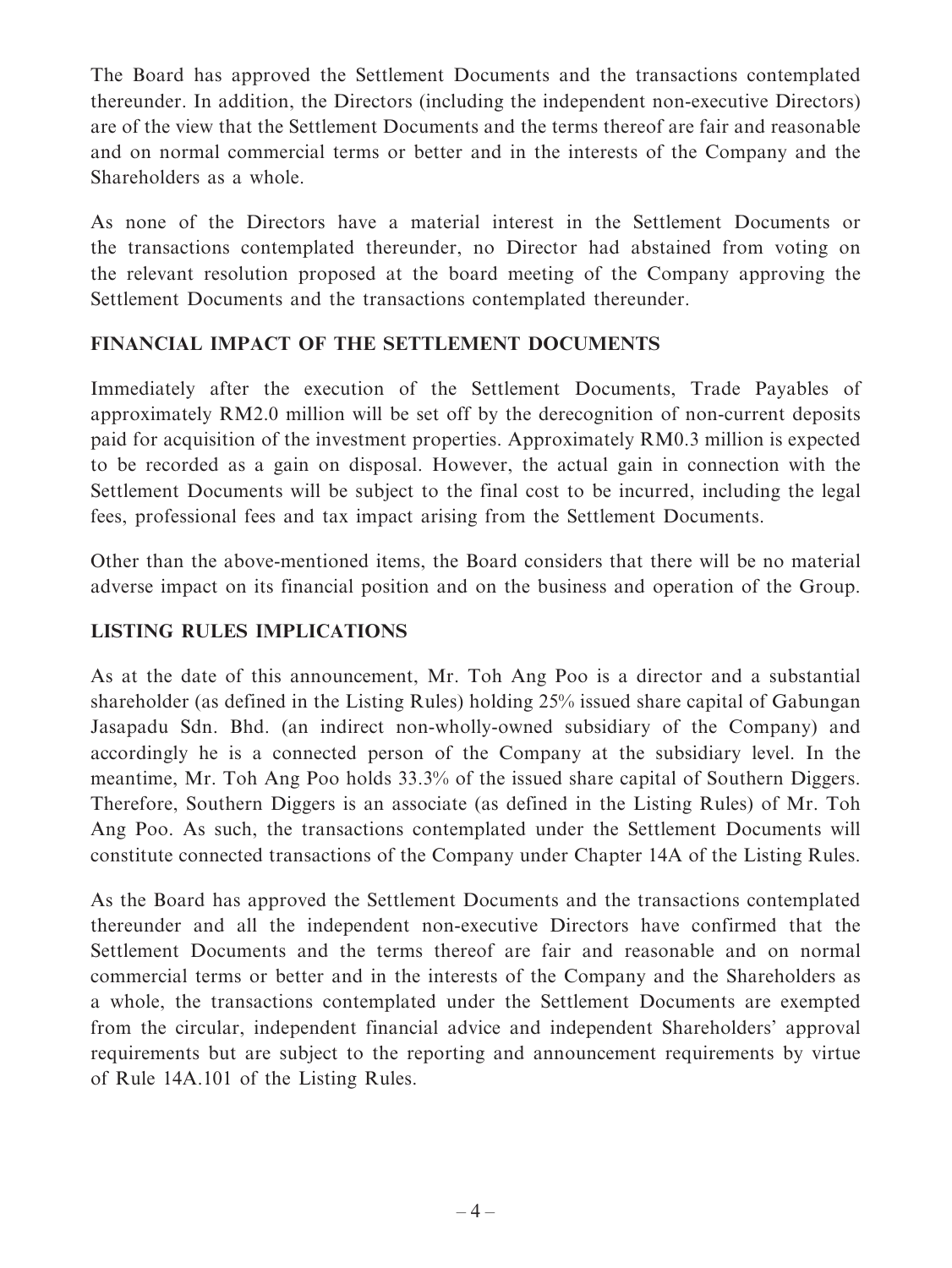#### **GENERAL**

The Group is principally engaged in the business of marine construction and building and infrastructure services.

JBB Builders is a company incorporated in Malaysia with limited liability on 4 May 1996 and an indirect wholly-owned subsidiary of the Company. It mainly engages in the business of marine construction, building and infrastructure services.

Southern Diggers, a company incorporated in Malaysia with limited liability on 26 August 2011 and mainly engages in constructions, trading of sand and earth, transportation of goods and hiring of machinery. Southern Diggers is 33.33%, 33.33% and 33.34% owned by Mr. Toh Ang Poo (a connected person of the Company at the subsidiary level), Mr. Yong Yoon Poh and Mr. Lee Hon Min, respectively.

#### **DEFINITIONS**

In this announcement, unless the context otherwise requires, the following expressions shall have the following meanings:

| "Assignment of the<br>Properties"     | assignment of all the right, title, benefit, interest and<br>ownership of the Properties to Southern Diggers                                                                                         |
|---------------------------------------|------------------------------------------------------------------------------------------------------------------------------------------------------------------------------------------------------|
| "Board"                               | the board of Directors                                                                                                                                                                               |
| "Company"                             | JBB Builders International Limited, a company incorporated<br>in the Cayman Islands with limited liability and the shares<br>of which are listed on the Stock Exchange                               |
| "connected person(s)"                 | has the meaning ascribed thereto under the Listing Rules                                                                                                                                             |
| "Deeds of Novation cum<br>Assignment" | the 3 deeds of novation cum assignment dated 10 September<br>2020 entered into between JBB Builders and Southern<br>Diggers in relation to the Assignment of the Properties                          |
| "Deed of Settlement"                  | the deed of settlement dated 10 September 2020 entered into<br>between JBB Builders and Southern Diggers in relation to<br>the set off of the Trade Payables through Assignment of<br>the Properties |
| "Director(s)"                         | the director(s) of the Company                                                                                                                                                                       |
| "Group"                               | the Company and its subsidiaries (as the same is defined<br>in the Companies Ordinance (Chapter 622 of the Laws of<br>Hong Kong)                                                                     |